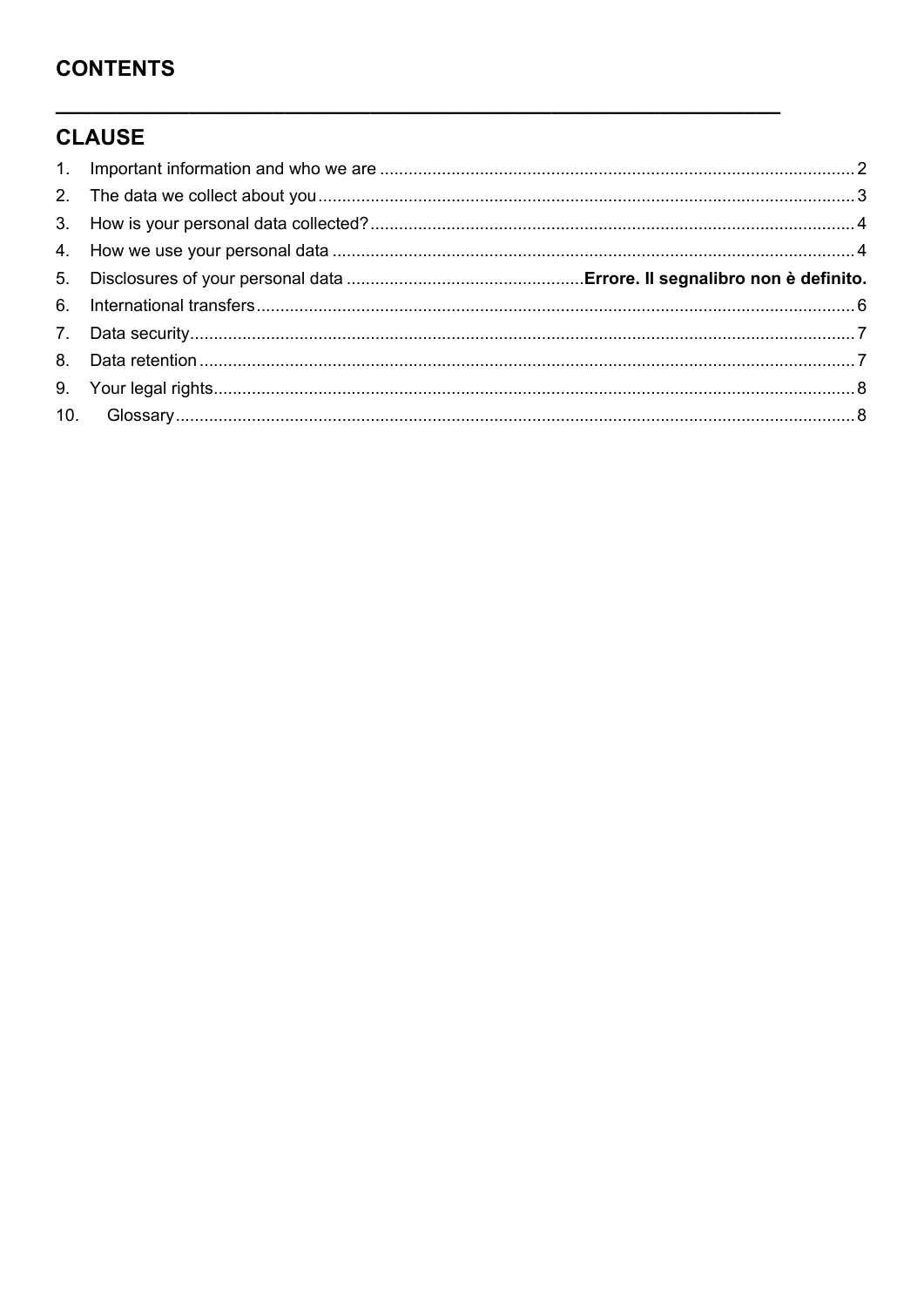# **Introduction**

Welcome to the data protection policy applying to the online services provided by the Joint Force Command Naples (JFCNP) in respect to Morale and Welfare Activities (MWA) delivered through its website *[www.mwanaples.org](http://www.mwanaples.org/)*.

JFCNP, including the JFCNP MWA, is committed to protecting your personal data. This data protection policy will inform you as to how we look after your personal data when you visit our website (regardless of where you visit it from) and provide you information about your rights.

JFCNP is a subsidiary separate legal entity which sits under Allied Command Operations (ACO), both bodies are International Organizations vested with the immunities and privileges under the Protocol on the Status of International Military Headquarters set up pursuant to the North Atlantic Treaty (Paris, 1952). As such, JFCNP and ACO are not subject to EU law, or specific host nation laws, concerning personal data protection regulations. The activities conducted on our website does not fall under the scope of application of the 2016 EU General Data Protection Regulations (GDPR).

The JFCNP policy on data protection derives from ACO Directive 015-026, ACO Data Protection Policy, and will be supplemented by JFCNP Data Protection Policy Directive 015-026 after its final adoption. ACO is determined to ensure the protection of personal data and has raised its standards to meet the highest international ones. ACO and JFCNP will protect the fundamental rights of individuals (data subjects) to the maximum extent within means and capabilities and without harming its NATO mission.

This data protection policy is provided in a layered format so you can click through to the specific areas set out below. [Alternatively, you can download a pdf version of the policy here: [LINK].] Please also use the Glossary to understand the meaning of some of the terms used in this privacy policy.

#### *1. [IMPORTANT INFORMATION AND WHO WE ARE]*

*2. [THE DATA WE COLLECT ABOUT YOU]*

*3. [HOW IS YOUR PERSONAL DATA COLLECTED?]* 

*4. [HOW WE USE YOUR PERSONAL DATA]* 

*5. [DISCLOSURES OF YOUR PERSONAL DATA]* 

*6. [INTERNATIONAL TRANSFERS]* 

*7. [DATA SECURITY]*

*8. [DATA RETENTION]* 

*9. [YOUR LEGAL RIGHTS]* 

*10. [GLOSSARY]*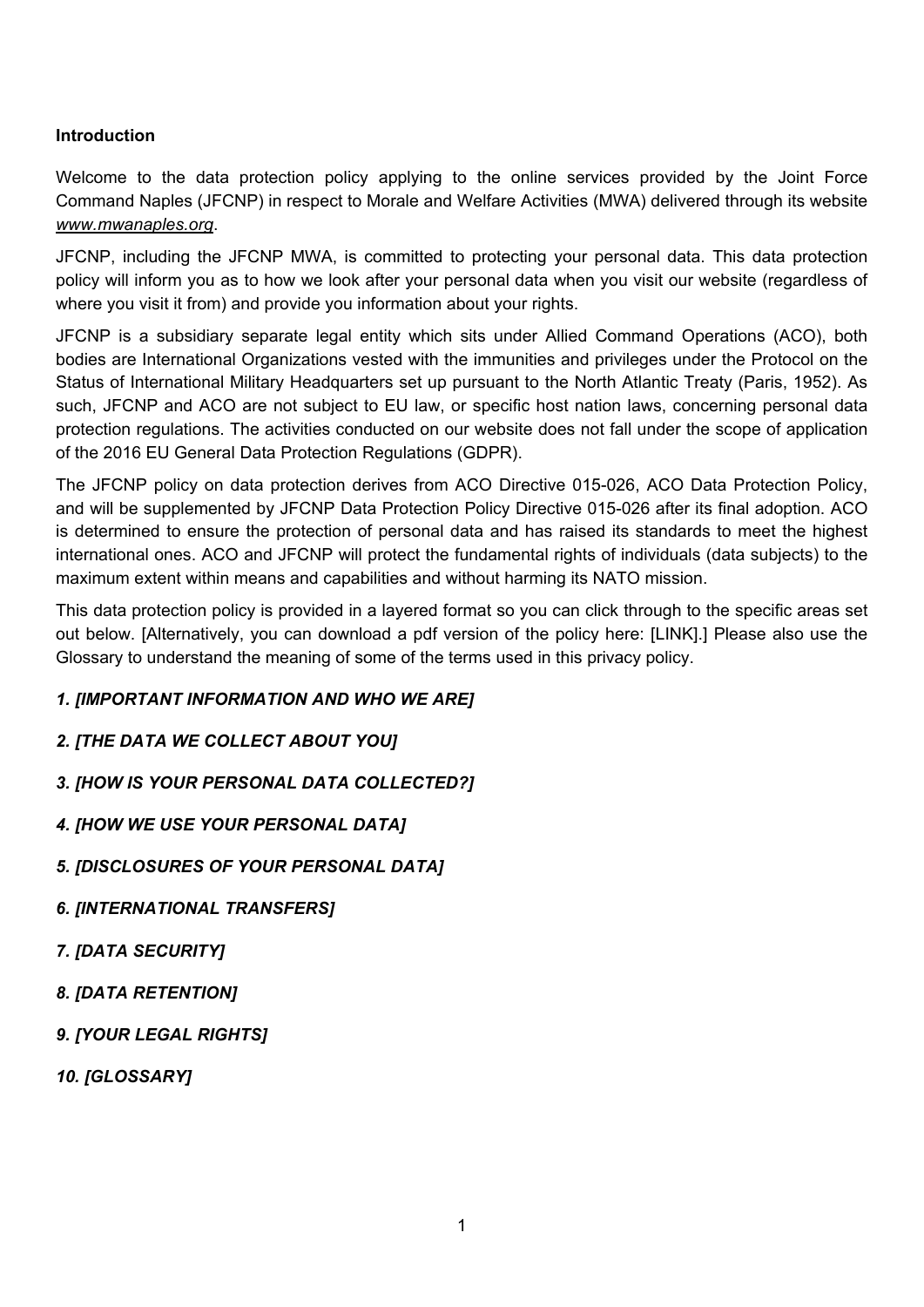## **1. Important information and who we are**

## <span id="page-2-0"></span>**Purpose of this data protection policy**

This data protection policy aims to give you information on how JFCNP, through the JFCNP MWA, and ACO collect and process your personal data through your use of this website, including any data you may provide through this website when you sign into our Entitled Recipients Area.

This website is not intended for children and we do not knowingly collect children's personal data.

It is important to understand this data protection policy is aligned with ACO Directive 015-026 and with JFCNP Directive 015-026, currently under approval. According to this, JFCNP MWA is committed to comply with all fair processing measures to be applied when collecting or processing your personal data, so that you can be informed or request more information on how and why we are using your data. This policy supplements other notices and regulations and is not intended to override them.

#### **Controller**

ACO is the sole controller and responsible for your personal data, collectively referred to as "ACO", "we", "us" or "our" in this policy. More specifically, according to ACO Directive 015-026, the controller is the SHAPE Chief of Staff (COS) or any person designated by the COS.

#### **Data Managers and Data Processor**

In line with the procedure established under JFCNP Directive 015-026, we have appointed an Office Data Manager (ODM) who is responsible for processing your personal data internally to our division and for overseeing questions in relation to data protection at a first level. If you have any questions about this policy, including any requests to exercise your rights, please contact the ODM using the details set out below.

Additionally, we have contracted 3d0 S.r.l. as Data Processor for the personal data we collect, in order to guarantee the implementation of all appropriate safeguards and technical measures to protect your data and your rights as data subject.

#### **Contact details**

If you have any questions about this policy or about our data protection practices, please contact our ODM in the following ways:

Full name of legal entity: JFCNP

Email address: [DETAILS]

Postal address: [DETAILS]

[Telephone number: [DETAILS]]

# **Changes to the data protection policy and your duty to inform us of changes**

We keep our data protection policy under regular review. This version was last updated on [DATE]. Historic versions can be obtained by contacting us.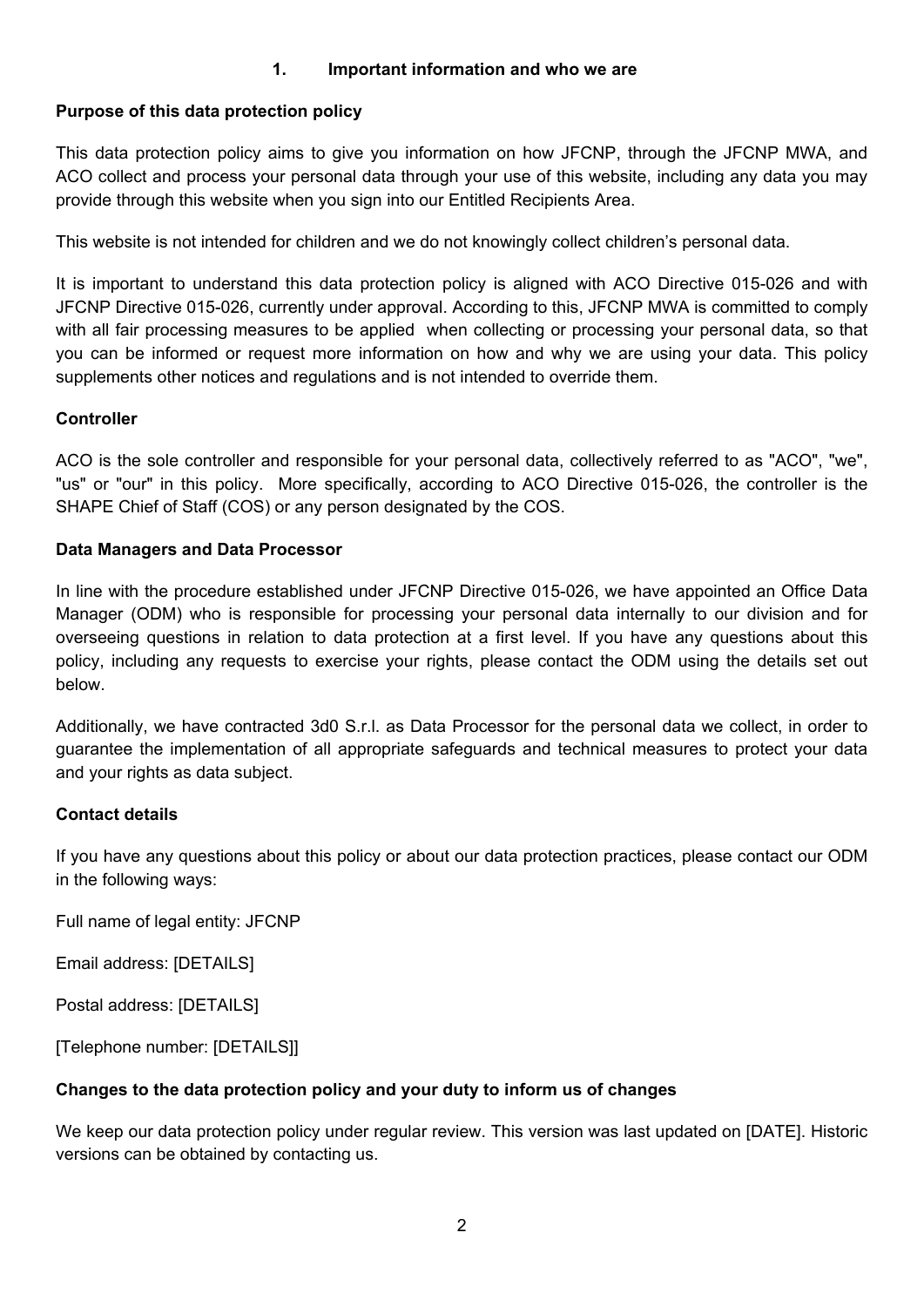It is important that the personal data we hold about you is accurate and current. Please keep us informed if your personal data changes during your relationship with us.

# **2. The data we collect about you**

<span id="page-3-0"></span>Personal data, or personal information, means any information about an individual from which that person can be directly or indirectly identified.

We may collect, use, store and transfer different kinds of personal data about you which we have grouped together as follows:

- **Identity Data** includes first name, maiden name, last name, username or similar identifier, marital status, title, date of birth and gender.
- **Contact Data** includes billing address, delivery address, email address and telephone numbers.
- **Transaction Data** includes details about payments to and from you and other details of products and services you have purchased from us.
- **Technical Data** includes internet protocol (IP) address, your login data, browser type and version, time zone setting and location, browser plug-in types and versions, operating system and platform, and other technology on the devices you use to access this website.
- **Profile Data** includes your username and password, purchases or orders made by you, your interests, preferences, feedback and survey responses.
- **Usage Data** includes information about how you use our website, products and services.

We also collect, use and share **Aggregated Data** such as statistical or demographic data for any purpose. Aggregated Data could be derived from your personal data but is not considered personal data as this data will **not** directly or indirectly reveal your identity. For example, we may aggregate your Usage Data to calculate the percentage of users accessing a specific website feature. However, if we combine or connect Aggregated Data with your personal data so that it can directly or indirectly identify you, we treat the combined data as personal data which will be used in accordance with this policy.

We do not collect any **Special Categories of Personal Data** about you, meaning that we do not collect nor process details about your race or ethnicity, religious or philosophical beliefs, sex life, sexual orientation, political opinions, trade union membership, information about your health, and genetic and biometric data. Nor do we collect any information about criminal convictions and offences.

We do not collect any **Marketing and Communication Data**, meaning those data that could be used to track your preferences and elaborate your profile as a customer.

# **If you fail to provide personal data**

Where we need to collect personal data to comply with our regulations and policies, by law, or under the terms of a contract you are entering with us, and you fail to provide that data when requested, we may not be able to enter the contract and therefore to provide you with goods or services requested or grant you access to the Entitled Recipients area of our website. In this case, we may have to cancel a product or service you have ordered with us, or cancel your access to the Entitled Recipients area, but we will notify you if this is the case at the time.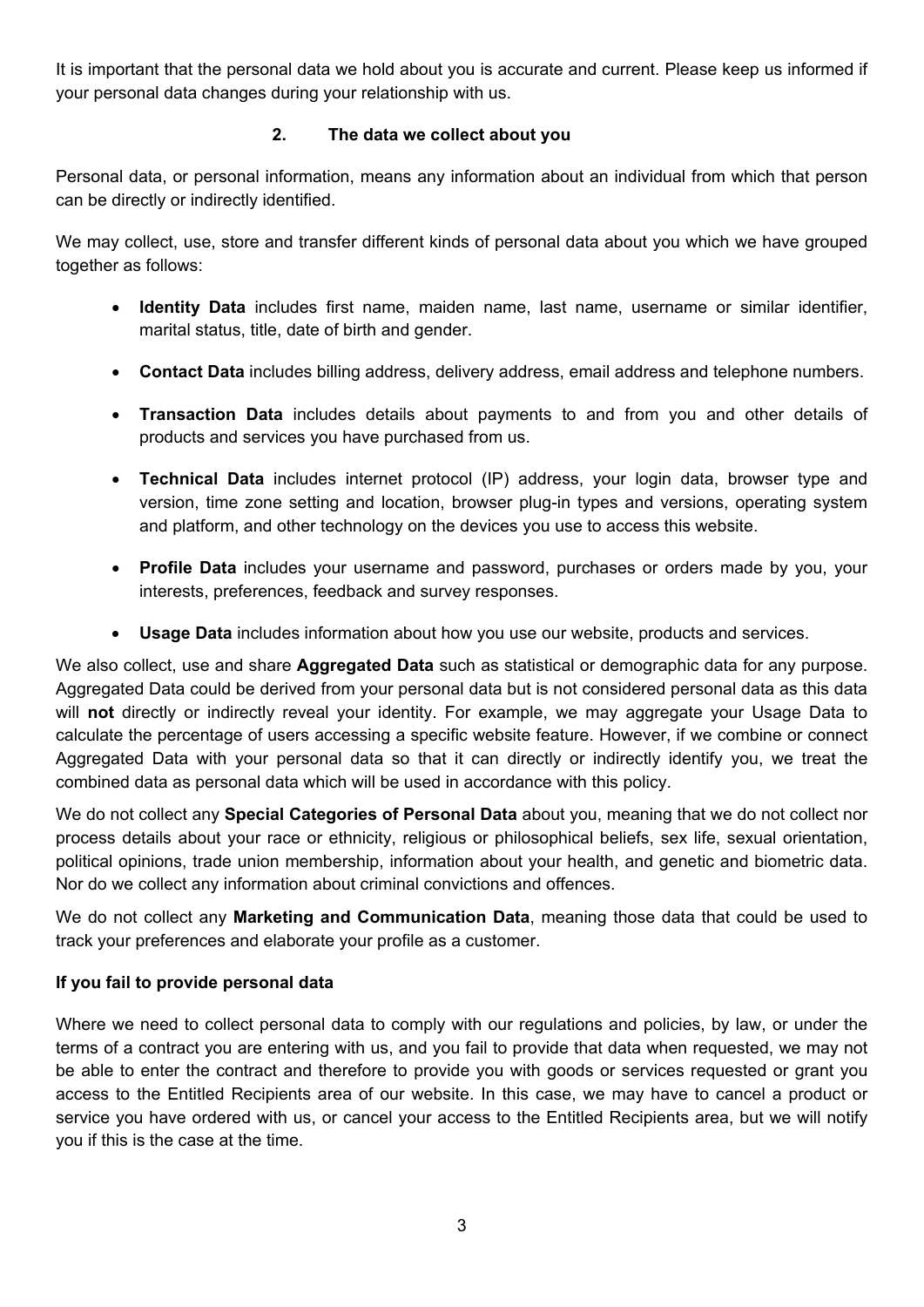# **3. How is your personal data collected?**

<span id="page-4-0"></span>We use different methods to collect data from and about you including through:

- **Direct interactions.** You may give us your Identity, Contact and other personal Data required by filling in forms or by corresponding with us by post, phone, email, in person or otherwise. This includes personal data you provide when you:
	- apply for our products or services;
	- create an account for use on our website;
	- subscribe to our service or publications;
	- give us feedback or contact us.
- **Automated technologies or interactions.** As you interact with our website, we will automatically collect Technical Data about your equipment, browsing actions and patterns. We collect this personal data by using cookies [server logs] and other similar technologies. We may also receive Technical Data about you if you visit other websites employing our cookies. Please see our cookie policy [LINK] for further details.
- **Third parties or publicly available sources.** We will only receive data about you from third parties and public sources as set out below:
	- a) Technical and Transaction Data from providers of technical, payment and delivery services, limited to the Identity of the user, the total amount and the identification number of the order.

## **4. How we use your personal data**

<span id="page-4-1"></span>We will only use your personal data in accordance with ACO Directive 015-026 and with NATO and JFCNP related policies. Most commonly, we will use your personal data in the following circumstances:

- To check your entitlement to access the Entitled Recipients Area of our website and to give you access to the same.
- Where we need to perform the contract we are about to enter into or have entered into with you.
- Where it is necessary for our legitimate interests (or those of a third party) and your interests and fundamental rights do not override those interests.
- Where we need to comply with a legal, regulation or policy obligation.

Click here [LINK TO GLOSSARY, LAWFUL BASIS] to find out more about the types of lawful basis that we will rely on to process your personal data.

Generally, we do not solely rely on consent as a legal basis for processing your personal data. However we will get your consent before sending third party direct marketing communications to you via email or text message. You have the right to withdraw consent to marketing at any time by sending an email to xxxxxxxxx.

# **Purposes for which we will use your personal data**

We have set out below, in a table format, a description of all the ways we plan to use your personal data, and which of the legal basis we rely on to do so. We have also identified which are our related legitimate interests where appropriate.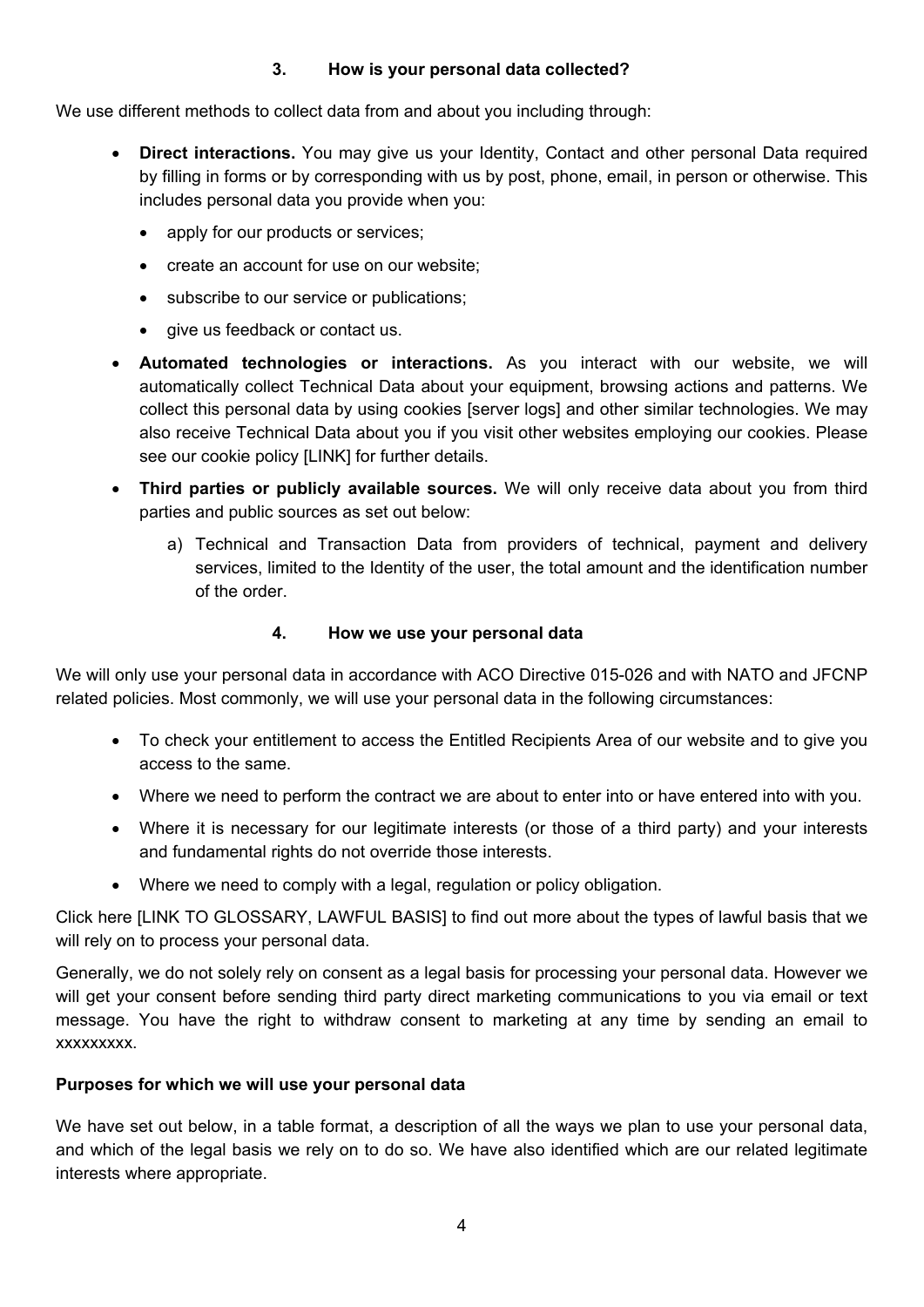Note that we may process your personal data for more than one lawful ground depending on the specific purpose for which we are using your data.

Please contact us if you need details about the specific legal ground we are relying on to process your personal data where more than one ground has been set out in the table below.

| <b>Purpose/Activity</b>                                                                                                                                                                                                                                                                                                        | Type of data                                   | Lawful<br>for<br>basis<br>including<br>processing<br>of<br>legitimate<br>basis                                                                                                                                                                                       | <b>Retention period</b>                                                         |
|--------------------------------------------------------------------------------------------------------------------------------------------------------------------------------------------------------------------------------------------------------------------------------------------------------------------------------|------------------------------------------------|----------------------------------------------------------------------------------------------------------------------------------------------------------------------------------------------------------------------------------------------------------------------|---------------------------------------------------------------------------------|
| To register you as a<br>new customer                                                                                                                                                                                                                                                                                           | (a) Identity<br>(b) Contact<br>(c) Entitlement | interest<br>(a) Performance of a<br>contract with you<br>(b)<br>Necessary<br>to<br>comply with a<br>legal<br>obligation<br>to<br>ensure<br>only Entitled Recipients<br>are able to access the<br>Entitled Recipient area<br>of the website                           | months<br>after<br>6<br>the<br>deactivation of the account.                     |
| To<br>and<br>process<br>deliver<br>order<br>your<br>including:<br>(a)<br>Manage<br>payments, fees and<br>charges<br>Collect<br>(b)<br>and<br>recover money owed<br>to us                                                                                                                                                       | (a) Identity<br>(b) Contact<br>(c) Transaction | (a) Performance of a<br>contract with you<br>(b) Necessary for our<br>legitimate interests (to<br>recover debts due to<br>us)                                                                                                                                        | 10 years from the collection<br>this<br>data<br>of<br>for<br>these<br>purposes. |
| To<br>manage<br>our<br>users/customer<br>with<br>service<br>you<br>which will include:<br>(a)<br>Notifying<br>you<br>about changes to our<br>or<br>data<br>terms<br>protection policy<br>(b) Inform you about<br>the status of your<br>(including<br>order<br>of<br>approval<br>payments,<br>delivery<br>details and updates). | (a) Identity<br>(b) Contact                    | (a) Performance of a<br>contract with you<br>(b)<br>Necessary<br>to<br>comply with<br>a<br>legal<br>obligation<br>(c) Necessary for our<br>legitimate interests (to<br>keep<br>our<br>records<br>updated and to study<br>how customers use our<br>products/services) | 6 months from the collection<br>of this data.                                   |
| administer and<br>To<br>protect our business<br>this<br>website<br>and<br>(including                                                                                                                                                                                                                                           | (a) Identity<br>(b) Contact<br>(c) Technical   | (a) Necessary for our<br>legitimate interests (for<br>running our business,<br>provision<br>οf                                                                                                                                                                       | 1 year starting from the<br>moment of collection of this<br>data.               |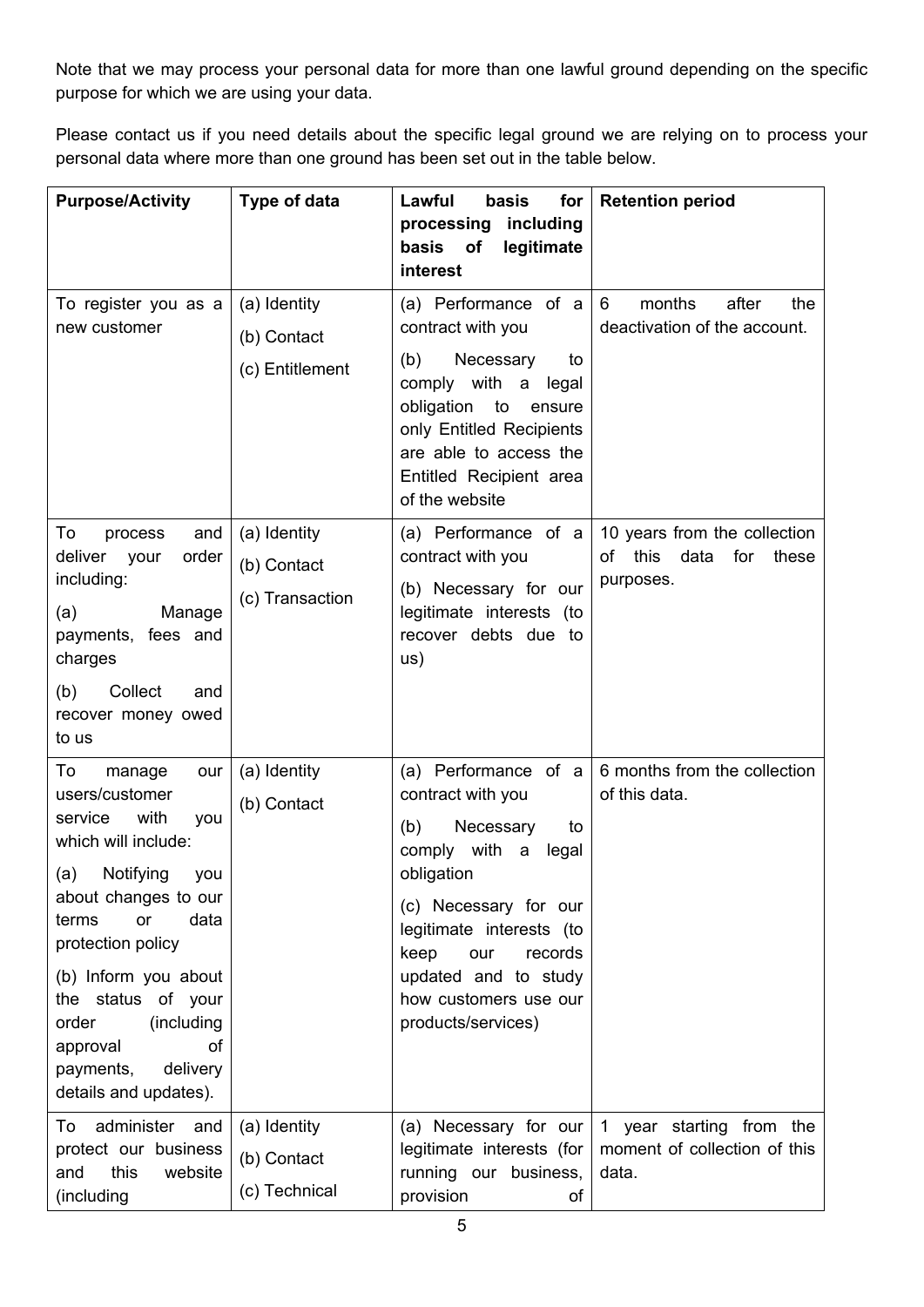| troubleshooting, data | administration and IT    |          |
|-----------------------|--------------------------|----------|
| analysis, testing,    | services,                | network  |
| system maintenance,   | security, to prevent     |          |
| support, reporting    | fraud and in the context |          |
| and hosting of data)  | of<br>$\overline{a}$     | business |
|                       | reorganisation or group  |          |
|                       | restructuring exercise)  |          |
|                       | (b)<br>Necessary         | to       |
|                       | comply with a            | legal    |
|                       | obligation               |          |
|                       |                          |          |

# **1. Marketing**

We advertise our activities only through means of generic marketing, therefore we do not collect or use your personal data to provide you targeted offers based on your preferences. We do not share your personal data with third parties for marketing purposes.

#### **2. Cookies**

You can set your browser to refuse all or some browser cookies, or to alert you when websites set or access cookies. As we only use technical cookies, please note that, if you disable or refuse some or all of them, some parts of this website may become inaccessible or not function properly. For more information about the cookies we use, please see [LINK TO YOUR COOKIE POLICY].]

#### **3. Change of purpose**

We will only use your personal data for the purposes for which we collected it, unless we reasonably consider that we need to use it for another reason and that reason is compatible with the original purpose.

If we need to use your personal data for an unrelated purpose, we will notify you and we will explain the legal basis which allows us to do so.

If you wish to get an explanation as to how the processing for the new purpose is compatible with the original purpose, please contact us.

Please note that we may process your personal data without your knowledge or consent, in compliance with the above rules, where this is required or permitted by law.

#### <span id="page-6-0"></span>**5. Transfers**

We share your personal data within the server company 3d0 S.r.l.

As this will involve transferring your data outside ACO, according to ACO Directive 015-026, we ensure your personal data is protected by a specific Transfer Agreement and requiring 3d0 S.r.l to follow the same standards when processing your personal data. These rules are called "binding corporate rules".

A transfer agreement has been signed in order to respect your personal data, to ensure its security and to treat it in accordance with the law which applies to them. We do not allow our third-party service providers to use your personal data for their own purposes and only permit them to process your personal data for specified purposes and in accordance with our instructions.

We will transfer to 3d0 solely the following personal data, as established under the above mentioned transfer agreement: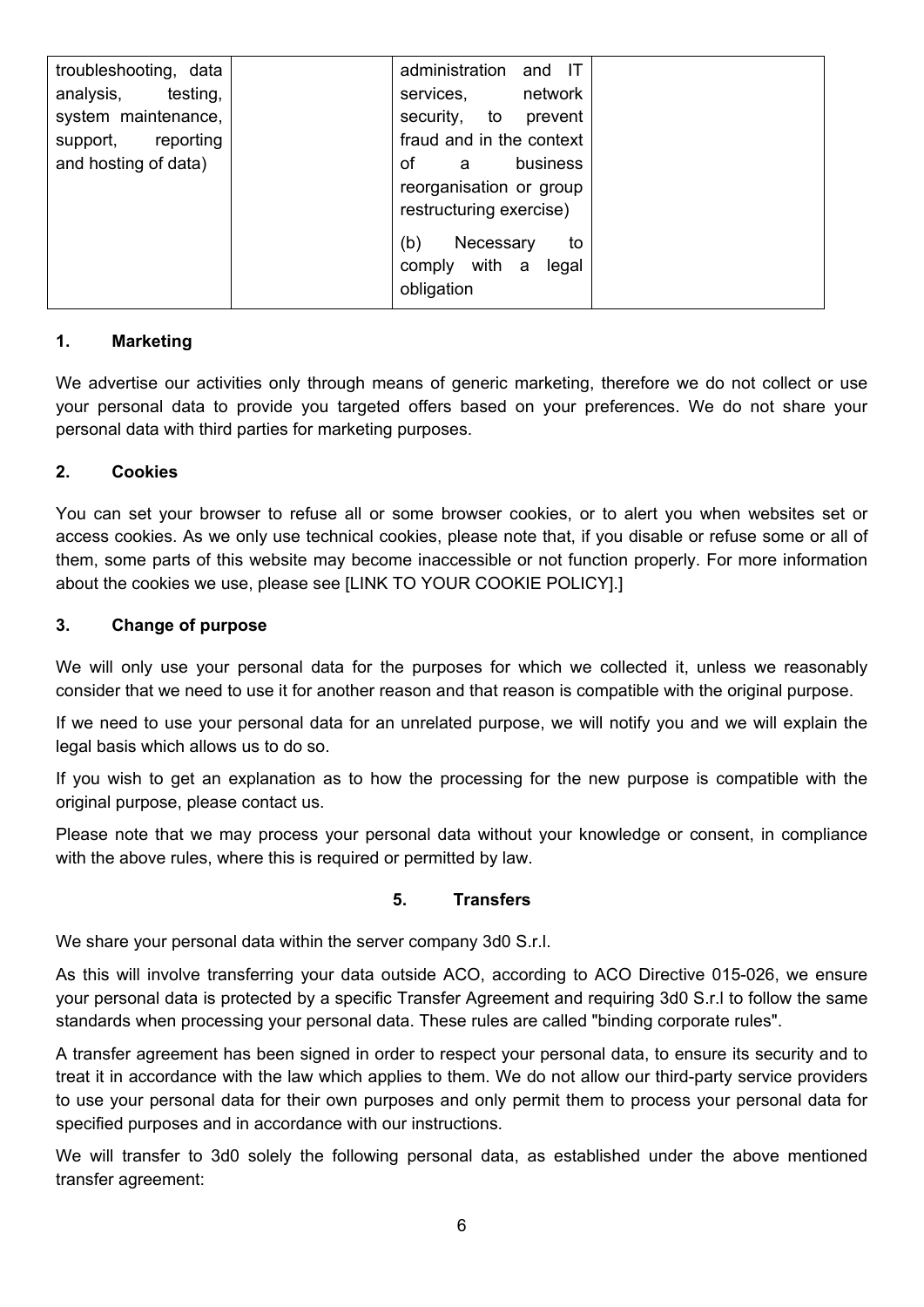- Name and surname.
- Date of birth
- Last 5 digits of the number of AMIS Card (used by MWA customers only for the first access to the Web App).
- AMIS card expiration date.
- Users email address.

Additional personal data transferred shall be subject to a new transfer agreement. If such circumstance applies, we will promptly notify you with all due information.

Whenever we transfer your personal data out of ACO and to other third parties, we ensure a similar degree of protection is afforded to it by ensuring at least one of the following safeguards is implemented:

We will only transfer your personal data to countries that have been deemed to provide an adequate level of protection for personal data. For further details, see [*insert link*].

Where we use certain service providers, we will regulate the sharing of your personal data, if any, via Transfer Agreements and through specific contracts approved for use outside ACO which give personal data the same protection it has within ACO. For further details, see [*insert link*].

Please contact us at XXXXXXX if you want further information on the specific mechanism used by us when transferring your personal data out of ACO.

# <span id="page-7-0"></span>**7. Data security**

We have put in place appropriate security measures to prevent your personal data from being accidentally lost, used or accessed in an unauthorised way, altered or disclosed. In addition, we limit access to your personal data to those properly identified employees, agents, contractors and other third parties who have a business need to know and related duties as data processors. They will only process your personal data on our instructions and they are subject to a contractual duty of confidentiality.

We have put in place procedures to deal with any suspected personal data breach and will notify you and the ACO Data Controller of a breach where we are required to do so.

# <span id="page-7-1"></span>**8. Data retention**

# **How long will you use my personal data for?**

We will only retain your personal data for as long as reasonably necessary to fulfil the purposes we collected it for, including for the purposes of satisfying any legal, regulatory, tax, accounting or reporting requirements. We may retain your personal data for a longer period in the event of a complaint or if we reasonably believe there is a prospect of litigation in respect to our relationship with you.

To determine the appropriate retention period for personal data, we consider the amount, nature and sensitivity of the personal data, the potential risk of harm from unauthorised use or disclosure of your personal data, the purposes for which we process your personal data and whether we can achieve those purposes through other means, and the applicable legal, regulatory, tax, accounting or other requirements.

Details of retention periods for different aspects of your personal data are set out above in table [see the paragraph 'Purposes for which we will use your personal data].

In any case, in accordance with ACO regulations and international law, we have to keep basic information about our customers (including Contact, Identity and Transaction Data) after they cease being customers for tax purposes for the retention period set forth in the table at paragraph 4.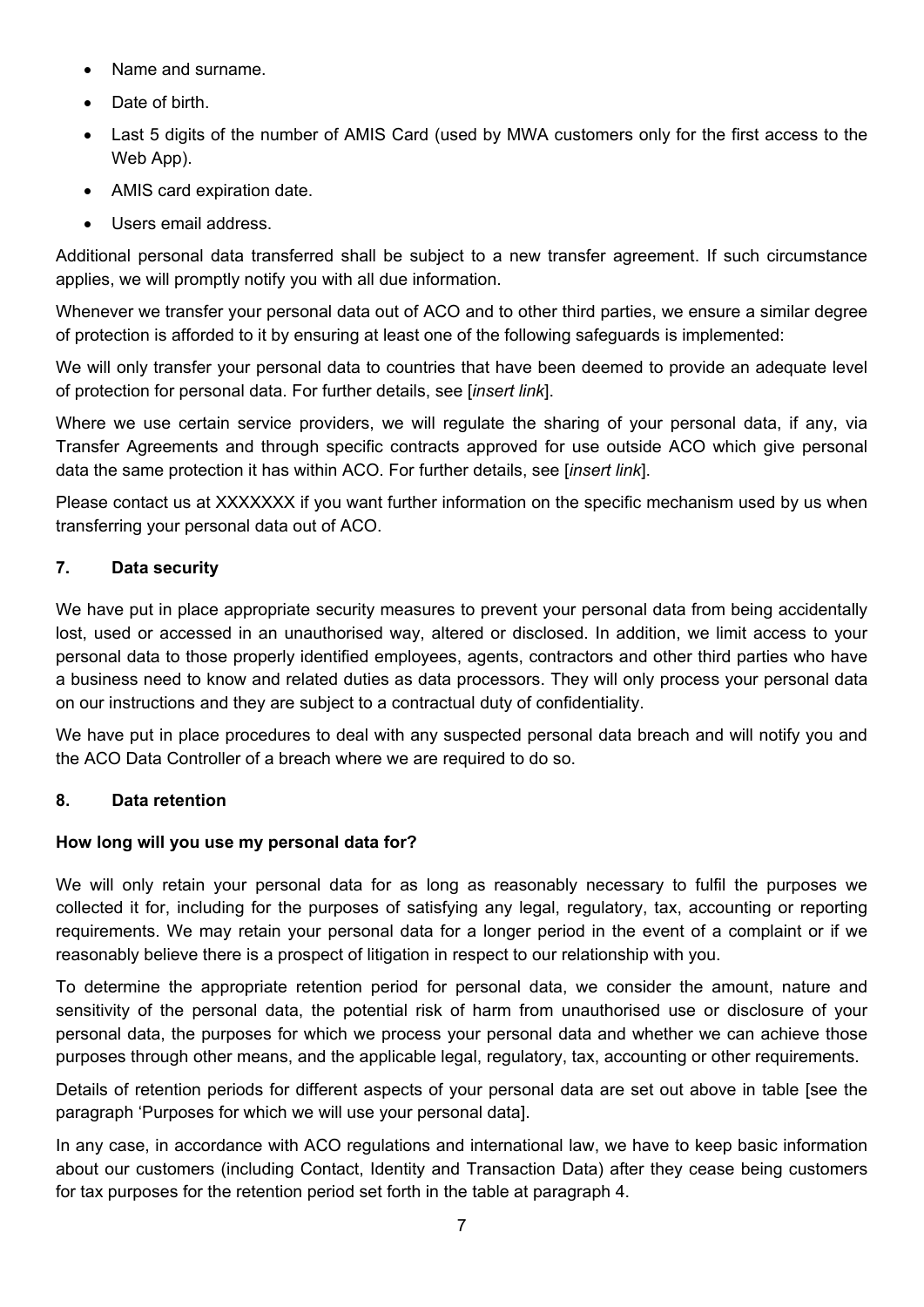In some circumstances you can ask us to delete your data: see your legal rights below for further information.

In some circumstances we will anonymise your personal data (so that it can no longer be associated with you) for research or statistical purposes (so called 'aggregated data' as per definition in clause 2 of this policy), in which case we may use this information indefinitely without further notice to you.

## <span id="page-8-0"></span>**9. Your legal rights**

According to ACO Directive 015-026, you are entitled of the following rights in relation to your personal data. Please click on the links below to find out more about these rights:

- Request information concerning the processing of your personal data [*link*].
- Request access to your personal data.
- Request correction of your personal data.
- Request erasure of your personal data.
- Object to processing of your personal data.
- Request restriction of processing your personal data.
- Request transfer of your personal data.
- Right to withdraw consent.

If you wish to exercise any of the rights set out above, please contact us.

#### **No fee required**

You will not have to pay a fee to access your personal data (or to exercise any of the other rights).

#### **What we may need from you**

We may need to request specific information from you to help us confirm your identity and ensure your right to access your personal data (or to exercise any of your other rights). This is a security measure to ensure that personal data is not disclosed to any person who has no right to receive it.

#### **Time limit to respond**

We try to respond to all legitimate requests within one month. Occasionally it could take us longer than a month if your request is particularly complex or you have made a number of requests. In this case, we will notify you and keep you updated.

#### <span id="page-8-1"></span>**10. Glossary**

# **LAWFUL BASIS**

**Legitimate Interest** means the interest of our business in conducting and managing our business to enable us to give you the best service/product and the best and most secure experience. We make sure we consider and balance any potential impact on you (both positive and negative) and your rights before we process your personal data for our legitimate interests. We do not use your personal data for activities where our interests are overridden by the impact on you (unless we have your consent or are otherwise required or permitted to by law, regulation or policy). You can obtain further information about how we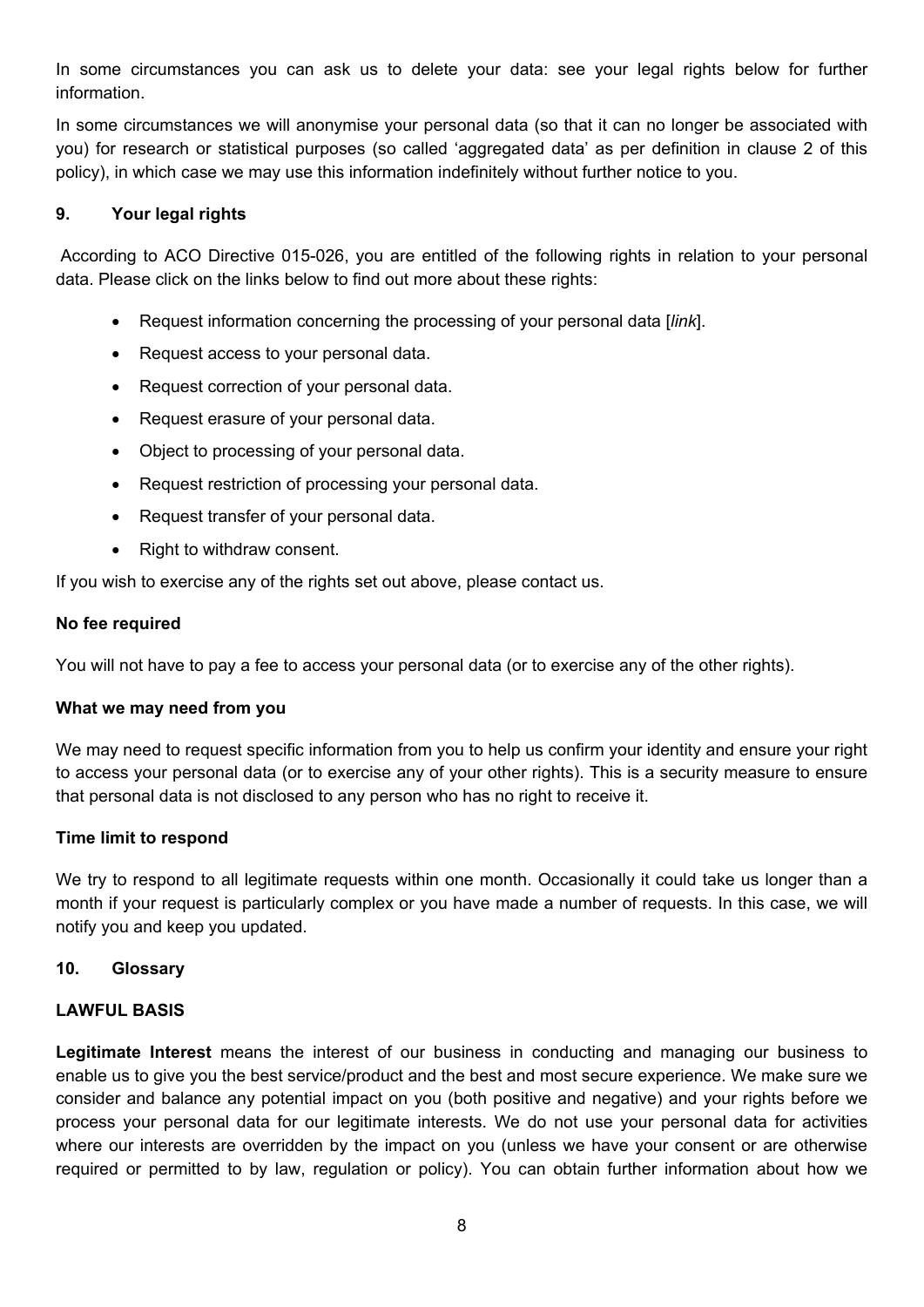assess our legitimate interests against any potential impact on you in respect of specific activities by contacting us.

**Performance of Contract** means processing your data where it is necessary for the performance of a contract to which you are a party or to take steps at your request before entering into such a contract.

**Comply with a legal obligation** means processing your personal data where it is necessary for compliance with a legal obligation that we are subject to, according to ACO Directive 015-026 and to related NATO and JFCNP policies.

### **THIRD PARTIES**

**External Third Parties** 3d0 S.r.l. will act as Data Processor for JFCNP.

**Service providers** Server Company 3d0 S.r.l., based in Italy, who provides creation, implementation, testing and maintenance of JFCNP MWA Web App.

**Professional advisers** [acting as processors or joint controllers] including lawyers, bankers, auditors and insurers based in [SPECIFIC COUNTRIES] who provide [consultancy, banking, legal, insurance and accounting services].

**HM Revenue & Customs, regulators and other authorities** [acting as processors or joint controllers] based [in the United Kingdom] [who require reporting of processing activities in certain circumstances].

*[DETAILS OF ANY OTHER THIRD PARTIES, FOR EXAMPLE, MARKET RESEARCHERS, FRAUD PREVENTION AGENCIES, PRICE COMPARISON SITES AND SO ON.]* 

## **YOUR RIGHTS**

You have the right to:

- **Request information** regarding the collection and processing of your personal data in written form and in a concise, transparent, easily accessible manner.
- **Request access** to your personal data (commonly known as a "data subject access request"). This enables you to receive a copy of the personal data we hold about you and to check that we are processing it in accordance with ACO Directive 015-026.
- **Request correction** of the personal data that we hold about you. This enables you to have any incomplete or inaccurate data we hold about you corrected, though we may need to verify the accuracy of the new data you provide to us.
- **Request erasure** of your personal data. This enables you to ask us to delete or remove personal data where there is no good reason for us continuing to process it. You also have the right to ask us to delete or remove your personal data where you have successfully exercised your right to object to processing (see below), where we may have processed your information contrary to ACO Directive 015-026 or where we are required to erase your personal data to comply with either the directive or related policies. Note, however, that we may not always be able to comply with your request of erasure for specific legal, security, operational or other reasons which will be notified to you, if applicable, at the time of your request.
- **Object to processing** of your personal data where we are relying on a legitimate interest (or those of a third party) and there is something about your particular situation which makes you want to object to processing on this ground as you feel it impacts on your fundamental rights and freedoms. You also have the right to object where we are processing your personal data for direct marketing purposes. In some cases, we may demonstrate that we have compelling legitimate grounds to process your information which override your rights and freedoms.